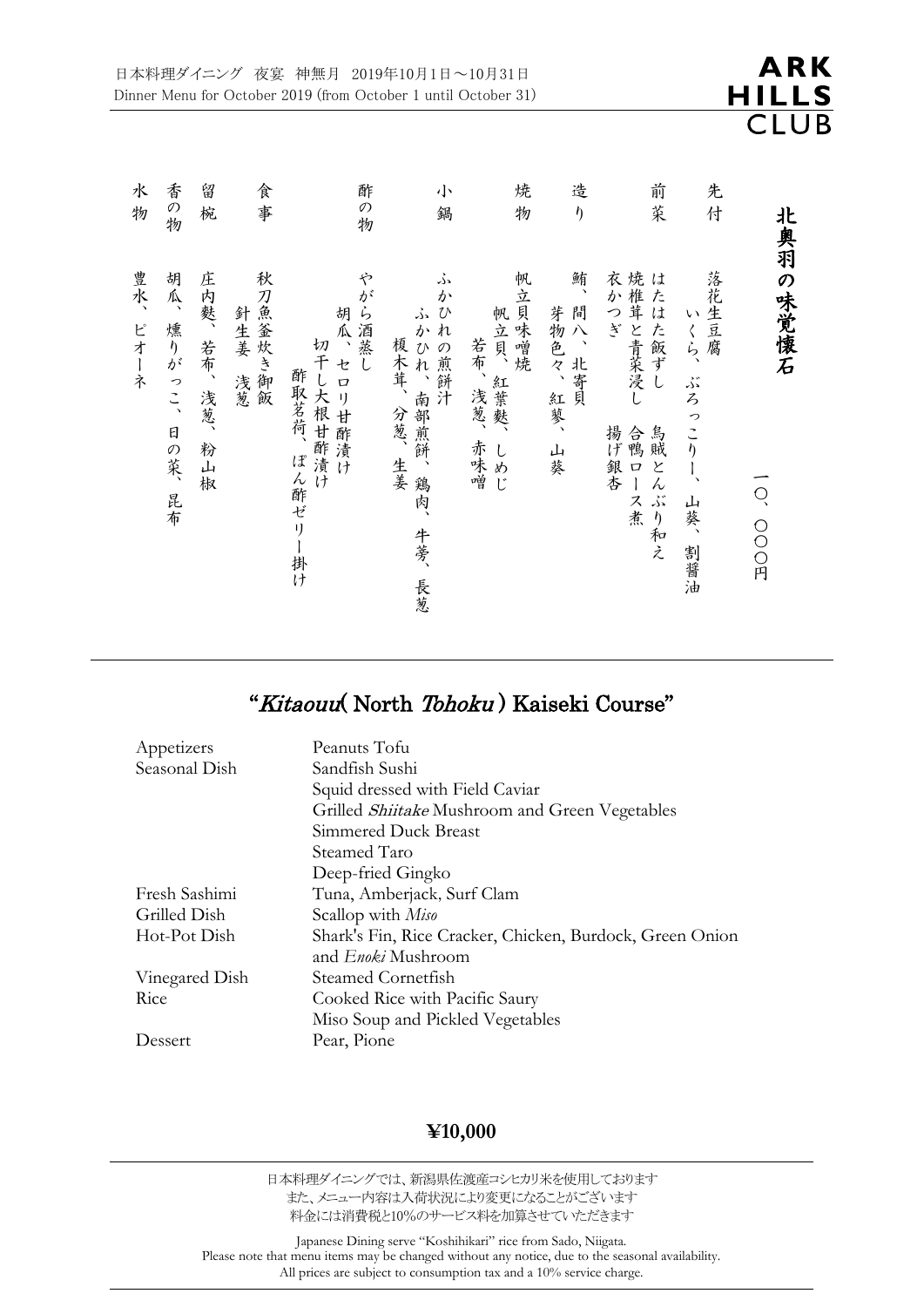

| 水<br>物             | 香の物             | 留<br>椀        | 食事                                                                    | 預け鉢                              | 煮<br>物                                         | 造<br>$\eta$                        | お<br>椀                         |                                                                                                     | 酒<br>肴                        | 極       |
|--------------------|-----------------|---------------|-----------------------------------------------------------------------|----------------------------------|------------------------------------------------|------------------------------------|--------------------------------|-----------------------------------------------------------------------------------------------------|-------------------------------|---------|
| 豊水、<br>柿、<br>赤肉メロン | 胡瓜、燻りがっこ、日の菜、昆布 | 庄内麩、若布、浅葱、粉山椒 | (←三、○○○円で握り寿司五貫に変更頂けます)<br>鮭親子御飯<br>鮭、<br>振り柚子、べっこう餡かけ<br>いくら、もみ海苔、青菜 | 小甘鯛若狭燒<br>笹かまぼこ山葵和え<br>焼栗蜜煮、はじかみ | 太刀魚煮卸し<br>太刀魚唐揚げ、厚揚げ、里芋、青梗菜<br>油麩、輪人参、浅葱、七味唐辛子 | 鮪、<br>間八、北寄貝、青利烏賊<br>芽物色々、縒り、紅蓼、山葵 | 土瓶蒸し<br>松茸、鯛、才卷海老<br>銀杏、三つ葉、酢立 | 蕪と大和芋寄せ<br>珍味盛り<br>蒸し鮑、飛子、ういきょう芹、<br>茶振りなまこ<br>唐墨大根、蓮根煎餅、<br>紅葉卸し、<br>浅葱、<br>ぽん酢<br>むかご真子和え<br>山葵あん | 松茸、<br>柚子釜盛り<br>小甘鯛等を使った贅沢な懐石 | 一三、000円 |

### "KIWAMI"

| Appetizers    | Boiled Sea Cucumber in Yuzu Cup<br>Turnip and Japanese yam Jelly |
|---------------|------------------------------------------------------------------|
|               | Three Kinds of Culinary Delicacies                               |
|               | • Daikon Radish with dried Mullet Roe                            |
|               | • Deep-fried Lotus Root                                          |
|               | • Propagule dressed with Smelt Roe                               |
| Clear Soup    | <i>Matsutake</i> Mushroom in Earthen Pot                         |
| Fresh Sashimi | Tuna, Amberjack, Surf Clam, Squid                                |
| Simmered Dish | Fried Sword Fish                                                 |
| Seasonal Dish | Grilled Tilefish with Soy Sauce and Sake                         |
| Rice          | Steamed Rice topped with Salmon and Salmon Roe                   |
|               | Miso Soup and Pickled Vegetables                                 |
| Dessert       | Pear, Persimmon and Melon                                        |

#### **¥13,000**

日本料理ダイニングでは、新潟県佐渡産コシヒカリ米を使用しております また、メニュー内容は入荷状況により変更になることがございます 料金には消費税と10%のサービス料を加算させていただきます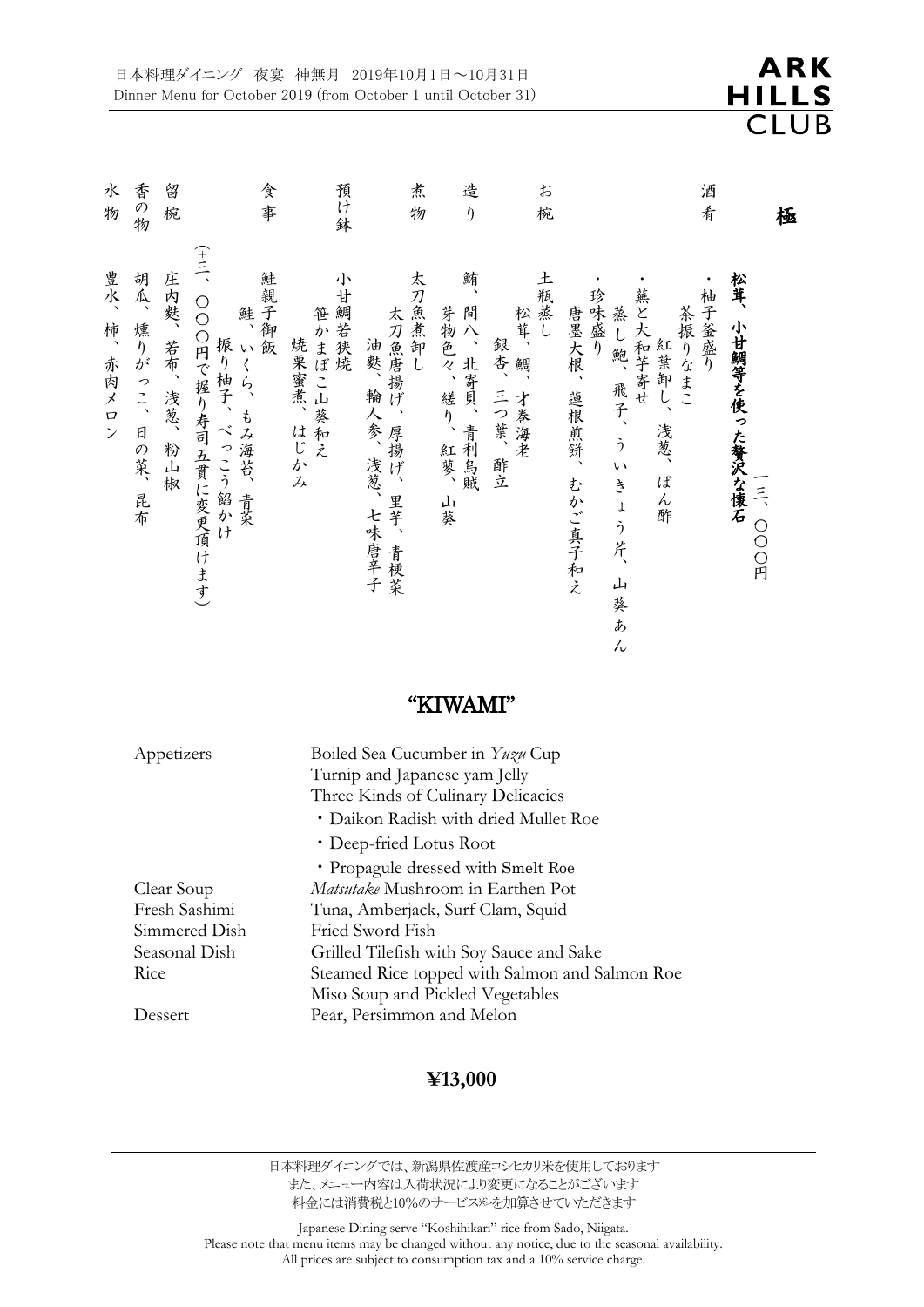| 廿                | 食                                             | 煮                                             | 焼                             | 造                                     | 酒                                                                                              |                           |
|------------------|-----------------------------------------------|-----------------------------------------------|-------------------------------|---------------------------------------|------------------------------------------------------------------------------------------------|---------------------------|
| 味                | 事                                             | 物                                             | 物                             | $\eta$                                | 肴                                                                                              |                           |
| 豆乳羹<br>小豆、<br>黑蜜 | 盛り蕎麦<br>薬味(洗い葱、<br>煎り胡麻、<br>蕎麦出汁<br>海苔、<br>山葵 | 鶏治部煮<br>篠湯葉、<br>蕎麦の実あんかけ、<br>人参、<br>辛子<br>絹さや | 蕎麦のおやき<br>野沢菜、<br>刻み葱、<br>酢醤油 | 鮪、<br>芽物色々、花穂、<br>鯛、青利烏賊<br>紅蓼、<br>山葵 | 焼<br>揚<br>柿<br>笹<br>焼<br>~味噌<br>維<br>3げ銀杏<br>胡麻酢掛け<br>か<br>茸<br><b>j</b><br>ぼこ山葵和え<br>と青菜の辛子浸し | そ<br>ば<br>懐石<br>た<br>○○○円 |

### Soba Noodle Kaiseki Course

| Appetizers    | • Grilled <i>Shiitake</i> Mushroom and Boiled Green Vegetables<br>with Mustard Soy Sauce |
|---------------|------------------------------------------------------------------------------------------|
|               | · Boiled Fish Paste with Wasabi                                                          |
|               | • Persimmon with Sesame Vinegar Sauce                                                    |
|               | • Deep-fried Gingko                                                                      |
|               | • Baked Miso                                                                             |
| Fresh Sashimi | Tuna, Sea Bream and Squid                                                                |
| Grilled Dish  | Soba Buckwheat Bun                                                                       |
| Simmered Dish | Chicken Stew, Tofu Skin, Pumpkin, Carrot and Snow Pea                                    |
| Noodles       | Soba Buckwheat Noodles                                                                   |
| Dessert       | Chilled Soy Milk Soft Jelly                                                              |

#### **¥6,000**

日本料理ダイニングでは、新潟県佐渡産コシヒカリ米を使用しております また、メニュー内容は入荷状況により変更になることがございます 料金には消費税と10%のサービス料を加算させていただきます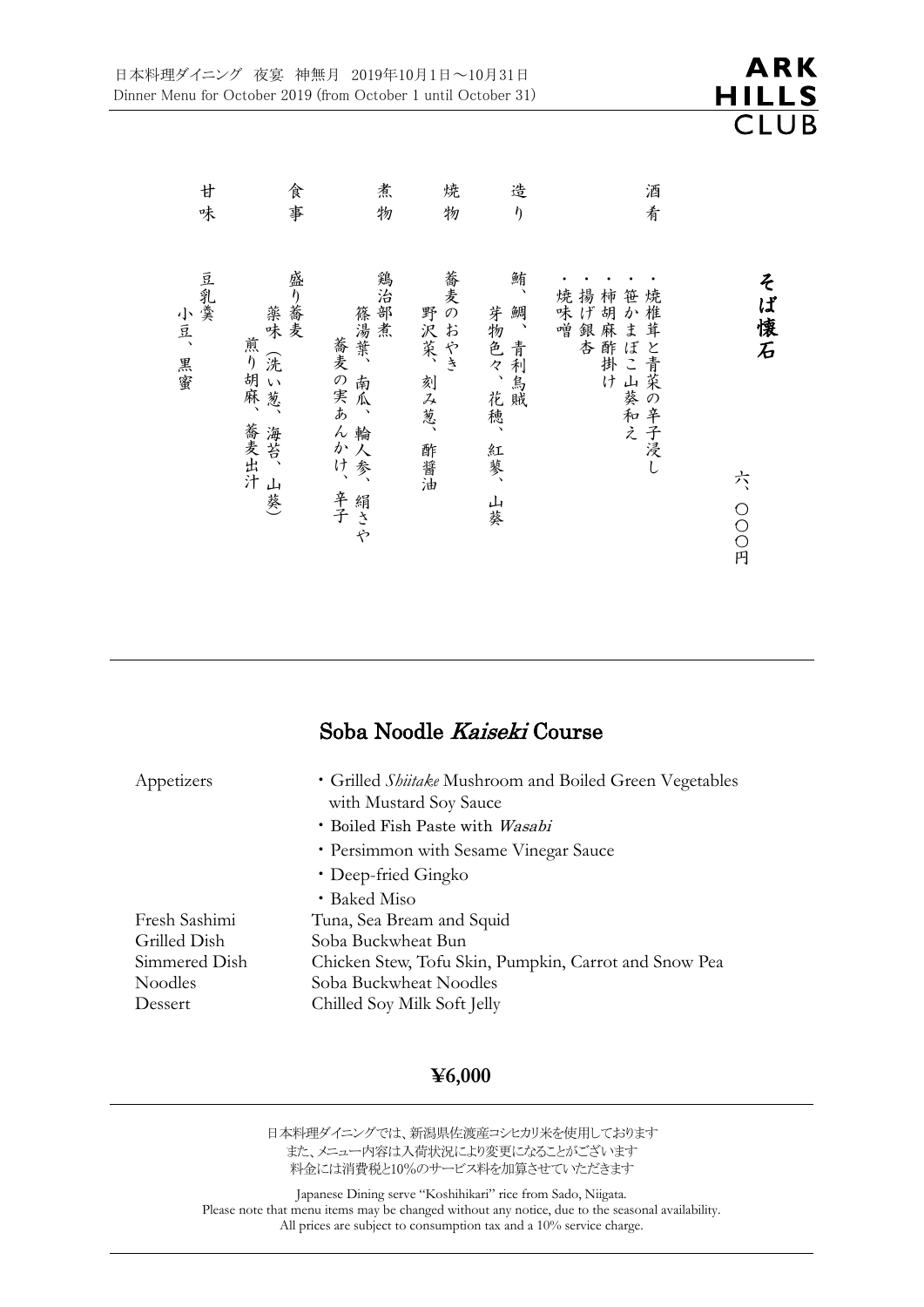| 香の物                     | 留<br>椀                   | 食事       | ステーキ                                                 | 天婦羅                                              | 造<br>$\eta$                   | 先<br>付                                      |                                                           |
|-------------------------|--------------------------|----------|------------------------------------------------------|--------------------------------------------------|-------------------------------|---------------------------------------------|-----------------------------------------------------------|
| 胡瓜、燻りがっこ、<br>日の菜、<br>昆布 | 庄内麩、若布<br>浅葱、粉<br>山<br>椒 | 佐渡のこしひかり | 黒毛和牛サーロイン<br>焼野菜添え<br>蕪<br>南瓜、<br>山葵、<br>ぽん酢卸し<br>隠元 | 海老、<br>蓮根、舞茸、<br>白身魚<br>レモン、<br>塩、天出汁<br>青唐、富士卸し | お造り二種盛り<br>芽物色々、<br>紅蓼、<br>山葵 | 焼椎茸と青菜の辛子浸し<br>椎茸、蓮草、<br>糸賀喜<br>小松菜、<br>榎木茸 | 黒毛和牛ステ<br>ーキ<br>$\overline{\mathbf{I}}$<br>ス<br>八<br>○○○円 |

### Japanese Beef Steak Course

| Appetizers      | Grilled <i>Shiitake</i> Mushroom and Boiled Green Vegetables<br>with Mustard Soy Sauce        |
|-----------------|-----------------------------------------------------------------------------------------------|
| Fresh Sashimi   | Two kinds of Fish                                                                             |
| Deep-fried Dish | Assorted Tempura<br>Prawn, White Fish, Lotus Roots, Maitake Mushroom<br>and Sweet Green Chili |
| Steak           | Japanese Beef Sirloin and Vegetables                                                          |
| Rice            | "Sado Koshihikari" Steamed Rice<br>Miso Soup and Pickled Vegetables                           |

#### **¥8,000**

日本料理ダイニングでは、新潟県佐渡産コシヒカリ米を使用しております また、メニュー内容は入荷状況により変更になることがございます 料金には消費税と10%のサービス料を加算させていただきます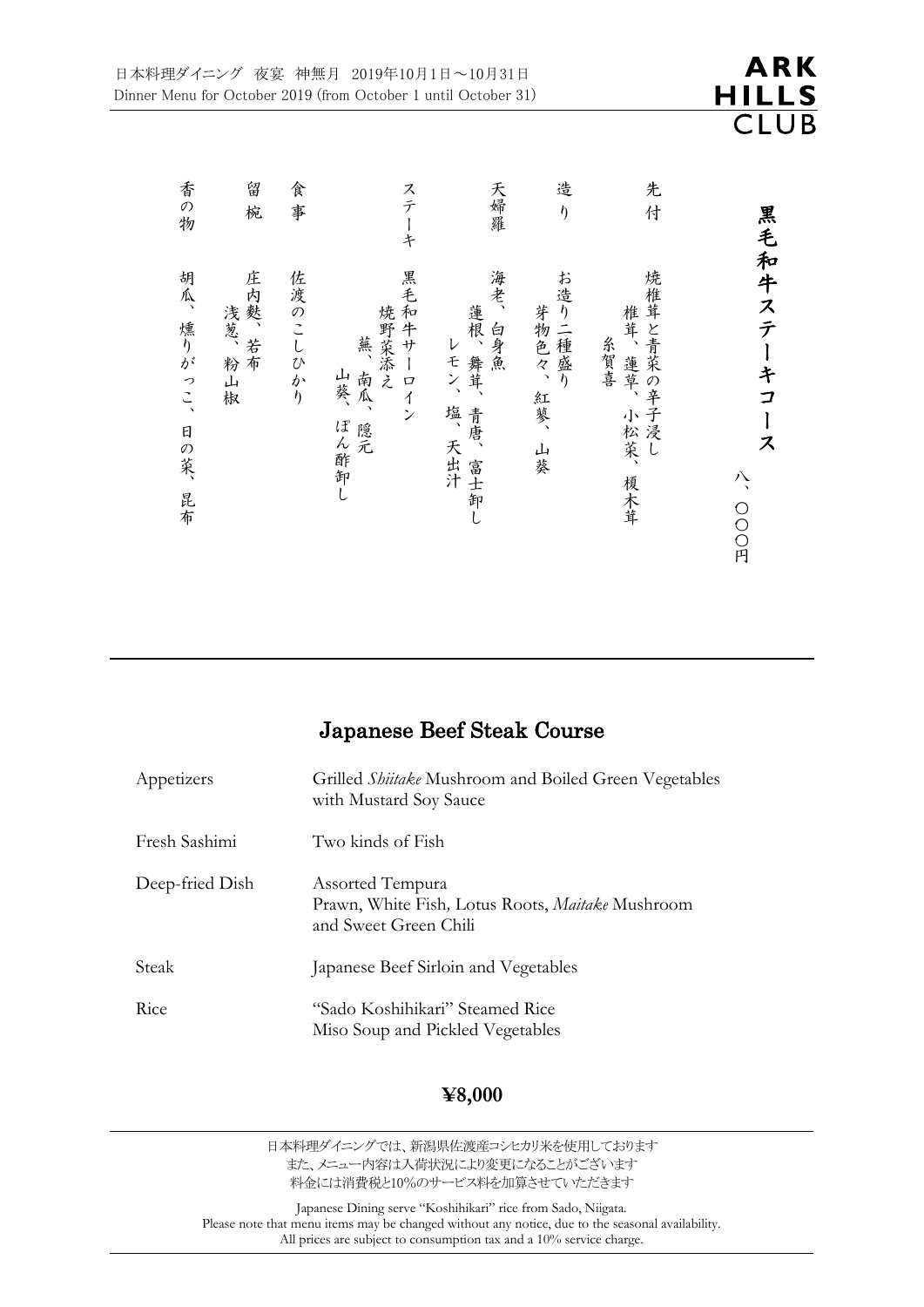| 水<br>物                                           | 香の物                 | 食<br>事         | 野<br>菜                                                                |              | 肉   | 煮<br>物                                                | 造<br>$\eta$                   | 前<br>萊                        | ゃ                                                                                               |
|--------------------------------------------------|---------------------|----------------|-----------------------------------------------------------------------|--------------|-----|-------------------------------------------------------|-------------------------------|-------------------------------|-------------------------------------------------------------------------------------------------|
| メ<br>$\boldsymbol{\mathcal{Q}}$<br>$\mathcal{V}$ | 胡瓜、燻りがっこ、日の菜、<br>昆布 | 稲庭うどん 又は<br>雑炊 | 白菜、<br>黄韮、<br>打ち葱、<br>紅葉人参、<br>椎茸、<br>水菜、<br>若布、<br>榎木茸<br>豆腐、<br>葛切り | 特選黑毛和牛<br>スは | 国産牛 | 鶏治部煮<br>篠湯葉、<br>蕎麦の実あんかけ、<br>南瓜、<br>輪人参、<br>辛子<br>絹さや | お造り三種盛り<br>芽物色々、<br>紅蓼、<br>山葵 | 秋茄子ゆず味噌掛け落花生豆腐<br>焼椎茸と青菜の辛子浸し | ڏنر<br>食べ比べ<br>特選<br>しゃぶ<br>国産牛<br>$\frac{1}{2}$ O<br>八<br>五〇〇円<br>五〇<br>OOO円<br>$\overline{P}$ |

# Shabu-shabu Course

| Appetizers      | • Grilled <i>Shiitake</i> Mushroom and Boiled Green Vegetables<br>with Mustard Soy Sauce<br>• Peanuts Tofu |                                                                     |  |  |  |  |
|-----------------|------------------------------------------------------------------------------------------------------------|---------------------------------------------------------------------|--|--|--|--|
|                 | • Deep-fried Eggplant dressed with Yuzu Miso Sauce<br>Three kinds of Fish                                  |                                                                     |  |  |  |  |
| Fresh Sashimi   |                                                                                                            |                                                                     |  |  |  |  |
| Simmered Dish   | Chicken Stew, Tofu Skin, Pumpkin, Carrot and Snow Pea                                                      |                                                                     |  |  |  |  |
| Shabu-shabu     | Choice of                                                                                                  |                                                                     |  |  |  |  |
|                 | Japanese Beef or Premium Japanese Beef                                                                     |                                                                     |  |  |  |  |
|                 | Seasonal Vegetables and Mushrooms                                                                          |                                                                     |  |  |  |  |
| Rice or Noodles | <i>Inaniwa</i> Udon-noodles or Risotto                                                                     |                                                                     |  |  |  |  |
|                 | Pickled Vegetables                                                                                         |                                                                     |  |  |  |  |
| Dessert         | Melon                                                                                                      |                                                                     |  |  |  |  |
|                 | <b>Japanese Beef Course</b>                                                                                | $\textcolor{blue}{\boldsymbol{\mathbf{\mathbf{\mathbf{Y}}}}}$ 8,500 |  |  |  |  |
|                 | Beef Tasting Special Course*<br>*Tasting of Two Kinds of Japanese Beef.                                    | $\Psi$ 10,000                                                       |  |  |  |  |
|                 | Premium Japanese Beef Course                                                                               | $\textcolor{blue}{\bf \mathbf{\mathbf{\mathbf{Y}12,500}}}$          |  |  |  |  |
|                 | 日本料理ダイニングでは、新潟県佐渡産コシヒカリ米を使用しております                                                                          |                                                                     |  |  |  |  |

また、メニュー内容は入荷状況により変更になることがございます 料金には消費税と10%のサービス料を加算させていただきます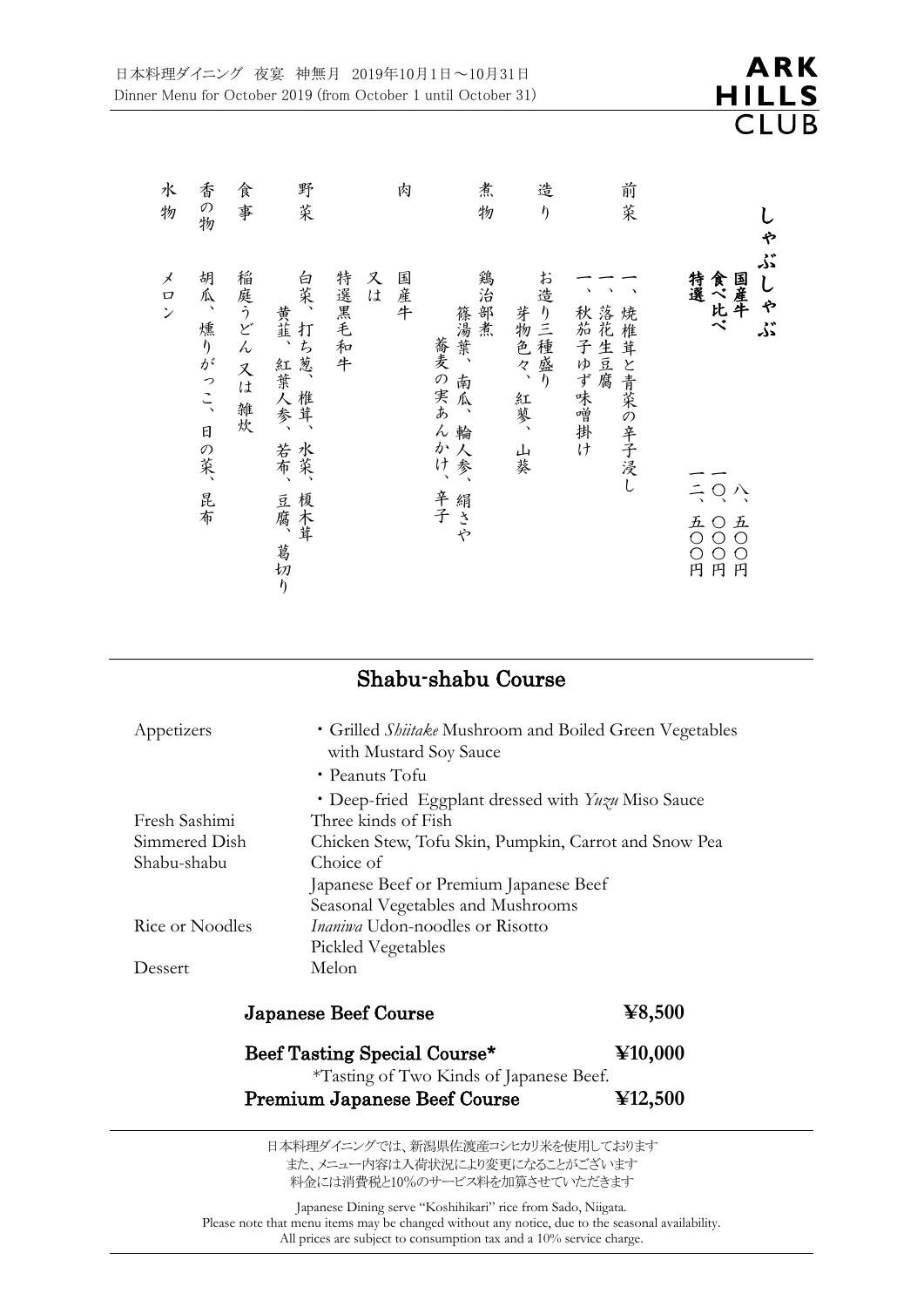| 水<br>物  | 食事                                        | 揚<br>物                            | 小<br>鍋                          | 焼<br>物           | サラダ    | 先<br>付           | 菜食                                                        |
|---------|-------------------------------------------|-----------------------------------|---------------------------------|------------------|--------|------------------|-----------------------------------------------------------|
| 季節のフルーツ | 佐渡のこしひかり<br>留椀(若布、<br>香の物(刻み胡瓜)<br>豆腐、浅葱) | 野菜天ぷら<br>季節野菜<br>富士卸し、<br>レモン、天出汁 | 湯豆腐<br>豆腐、長葱、椎茸、水菜<br>浅葱、生姜、割醤油 | 茄子田楽焼<br>青唐、はじかみ | 刻み彩り野菜 | 季節野菜の煮浸し<br>煎り胡麻 | (ヴィーガン)<br>(オリーブオイル<br>メニュ<br>酢立 塩<br>胡椒を添え<br>六 000<br>夜 |

|                 | Vegan Menu Dinner                                                   |  |  |  |  |
|-----------------|---------------------------------------------------------------------|--|--|--|--|
| Appetizers      | <b>Boiled Seasonal Vegetables</b>                                   |  |  |  |  |
| Salad           | Chopped Vegetable Salad                                             |  |  |  |  |
| Grilled Dish    | Eggplant Dengaku                                                    |  |  |  |  |
| Hot-Pot Dish    | Tofu, Vegetables and Shitake                                        |  |  |  |  |
| Deep-fried Dish | <b>Assorted Vegetable Tempura</b>                                   |  |  |  |  |
| Rice            | "Sado Koshihikari" Steamed Rice<br>Miso Soup and Pickled Vegetables |  |  |  |  |
| Dessert         | Seasonal Fruit                                                      |  |  |  |  |
|                 | $\textcolor{blue}{\boldsymbol{\mathfrak{Y}}\mathbf{6,000}}$         |  |  |  |  |

料金には消費税と10%のサービス料を加算させていただきます また、メニュー内容は入荷状況により変更になることがございます All prices are subject to consumption tax and a 10% service charge. Please note that menu items may be changed without any notice, due to the seasonal availability. て )

円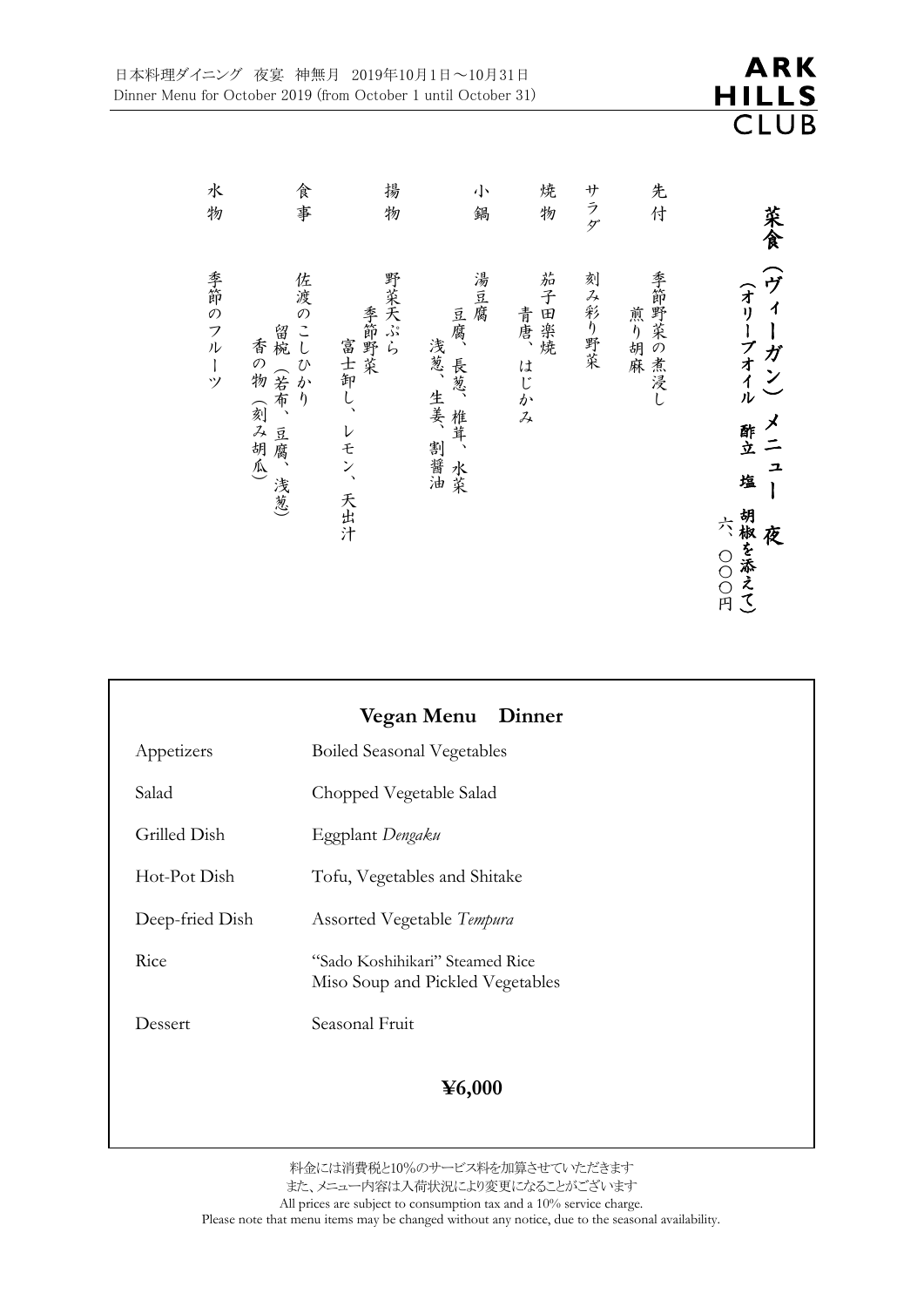|                                                     |                                                                           |                                   | 日本料理ダイニング 夜宴 神無月 2019年10月1日~10月31日<br>Dinner Menu for October 2019 (from October 1 until October 31) |           |        |                 | ARK<br>ILLS<br>B<br>C                                                                            |
|-----------------------------------------------------|---------------------------------------------------------------------------|-----------------------------------|------------------------------------------------------------------------------------------------------|-----------|--------|-----------------|--------------------------------------------------------------------------------------------------|
| 水<br>物                                              | 食<br>事                                                                    | ステー<br>$\ddot{x}$                 | 小<br>鍋                                                                                               | 焼<br>物    | サラダ    | 先<br>付          |                                                                                                  |
| 季節のフル<br>$\begin{array}{c} \hline \end{array}$<br>ッ | 佐渡<br>のこしひか<br>留椀<br>香の物<br>(豆味噌、<br>$\eta$<br>(刻み胡瓜)<br>若布、<br>豆腐、<br>浅葱 | 和<br>大根おろ<br>$\overline{C}$<br>山葵 | 湯豆腐<br>豆腐、<br>浅葱、<br>長葱、<br>生姜、<br>椎茸、<br>割醤油<br>水菜                                                  | おまかせの魚塩焼き | 刻み彩り野菜 | 季節野菜の煮浸<br>煎り胡麻 | ルテンフ<br>(オリーブオイル<br>$\mathbf{U}$<br>メニ<br>그<br>酢立<br>塩<br>夜<br>胡椒を添えて)<br>$\overline{O}$<br>OOO円 |

|              | <b>Gluten-free Menu</b><br>Dinner                                   |  |  |  |  |
|--------------|---------------------------------------------------------------------|--|--|--|--|
| Appetizers   | <b>Boiled Seasonal Vegetable</b>                                    |  |  |  |  |
| Salad        | Vegetable Salad                                                     |  |  |  |  |
| Grilled Dish | Today's Fish                                                        |  |  |  |  |
| Hot-Pot Dish | Tofu, Vegetable and Mushroom                                        |  |  |  |  |
| Steak        | Japanese Beef Steak                                                 |  |  |  |  |
| Rice         | "Sado Koshihikari" Steamed Rice<br>Miso Soup and Pickled Vegetables |  |  |  |  |
| Dessert      | Seasonal Fruit                                                      |  |  |  |  |
| ¥10,000      |                                                                     |  |  |  |  |

料金には消費税と10%のサービス料を加算させていただきます また、メニュー内容は入荷状況により変更になることがございます All prices are subject to consumption tax and a 10% service charge.

Please note that menu items may be changed without any notice, due to the seasonal availability.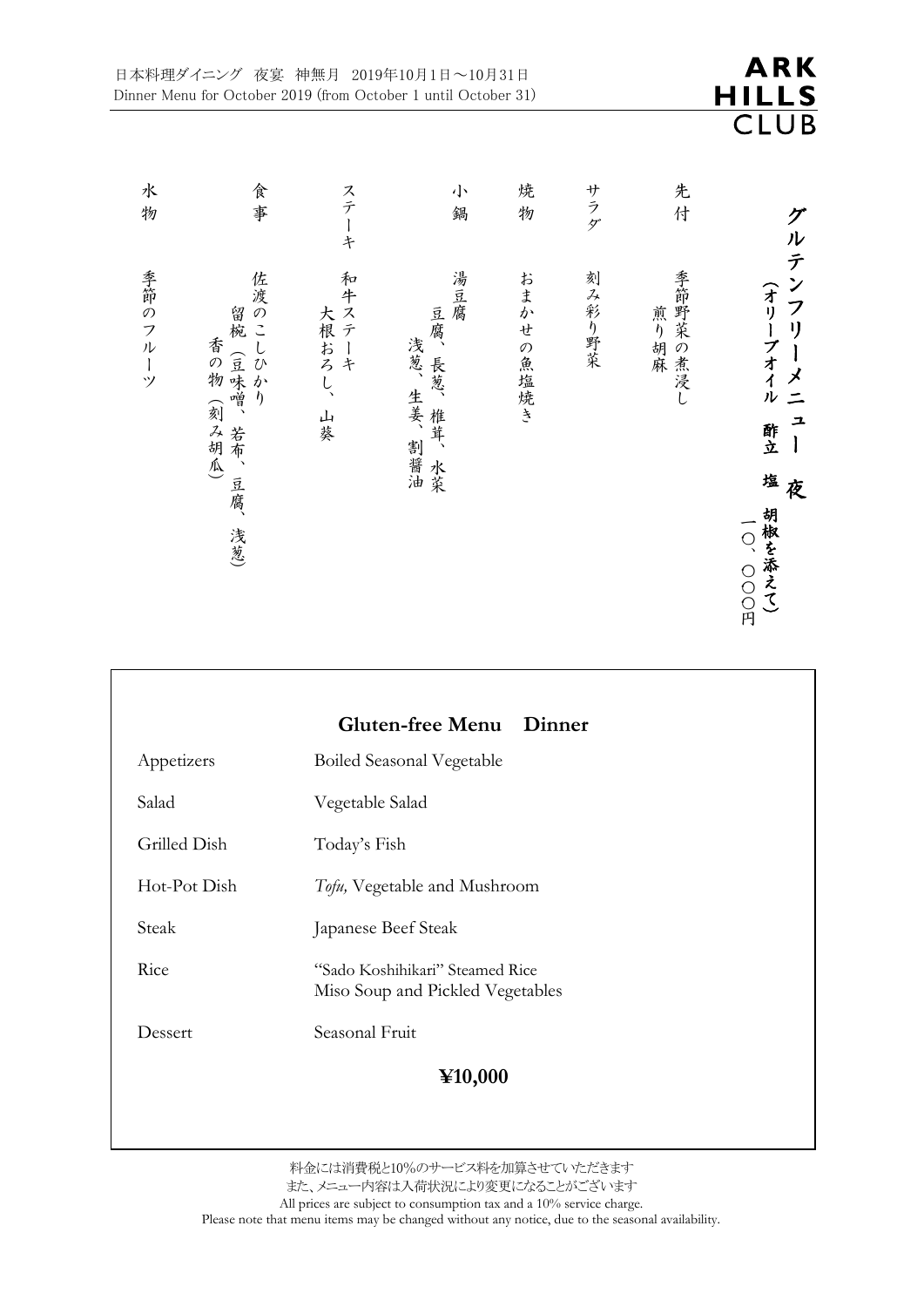| 理ダイニング 神無月<br>10月1日~10月31日 |                                            |                                                     |                                                                           | ARK<br>HILLS                                                       |
|----------------------------|--------------------------------------------|-----------------------------------------------------|---------------------------------------------------------------------------|--------------------------------------------------------------------|
|                            | ふかひれの煎餅汁(小智鶏治部煮<br>季節の野菜炊き合わせ<br>小<br>潮仕立) | 黒毛和牛ステーキ(一〇〇o小甘鯛若狭焼かます胡麻幽庵焼かます胡麻幽庵焼<br>$\mathbf{g}$ | 松茸土瓶蒸し鱧真大茶巾                                                               | CLU<br>B<br>秋茄子柚子味噌掛け、落花生豆腐(焼椎茸と青菜の辛子浸し)《先付》)<br>季節の前菜盛り合わせ<br>品料理 |
|                            | ミニコ<br>0と五<br>0000<br>円円円                  | 六ミミニ<br>000五<br>00000<br>000円円                      | ミニ<br>五〇〇円                                                                | ミニコ<br>0五二八<br>0000円<br>円円円                                        |
|                            |                                            | 秋刀魚釜炊き* <br>生なめこ雑炊<br>御飯セット<br>(留椀、<br>御飯<br>香の物)   | やがら酒蒸し。<br>くらげ胡麻酢~<br>ぽ和                                                  | 小甘鯛唐揚げ<br>季節の野菜天<br>《揚物》<br>ぷら                                     |
|                            | セセセ<br>- 0 0 0<br>0 0 0<br>円 円 円           | ミコココ<br>0と五0<br>0000円<br>円円円                        | ミニ<br>$\begin{array}{c}\n0 & \text{A} \\ 0 & 0\n\end{array}$<br>O O<br>円円 | ミニコ<br>0と五<br>0000<br>円円円                                          |

日本料理ダイニングでは、新潟県佐渡産コシヒカリ米を使用しております また、メニュー内容は入荷状況により変更になることがございます 料金には消費税と10%のサービス料を加算させていただきます